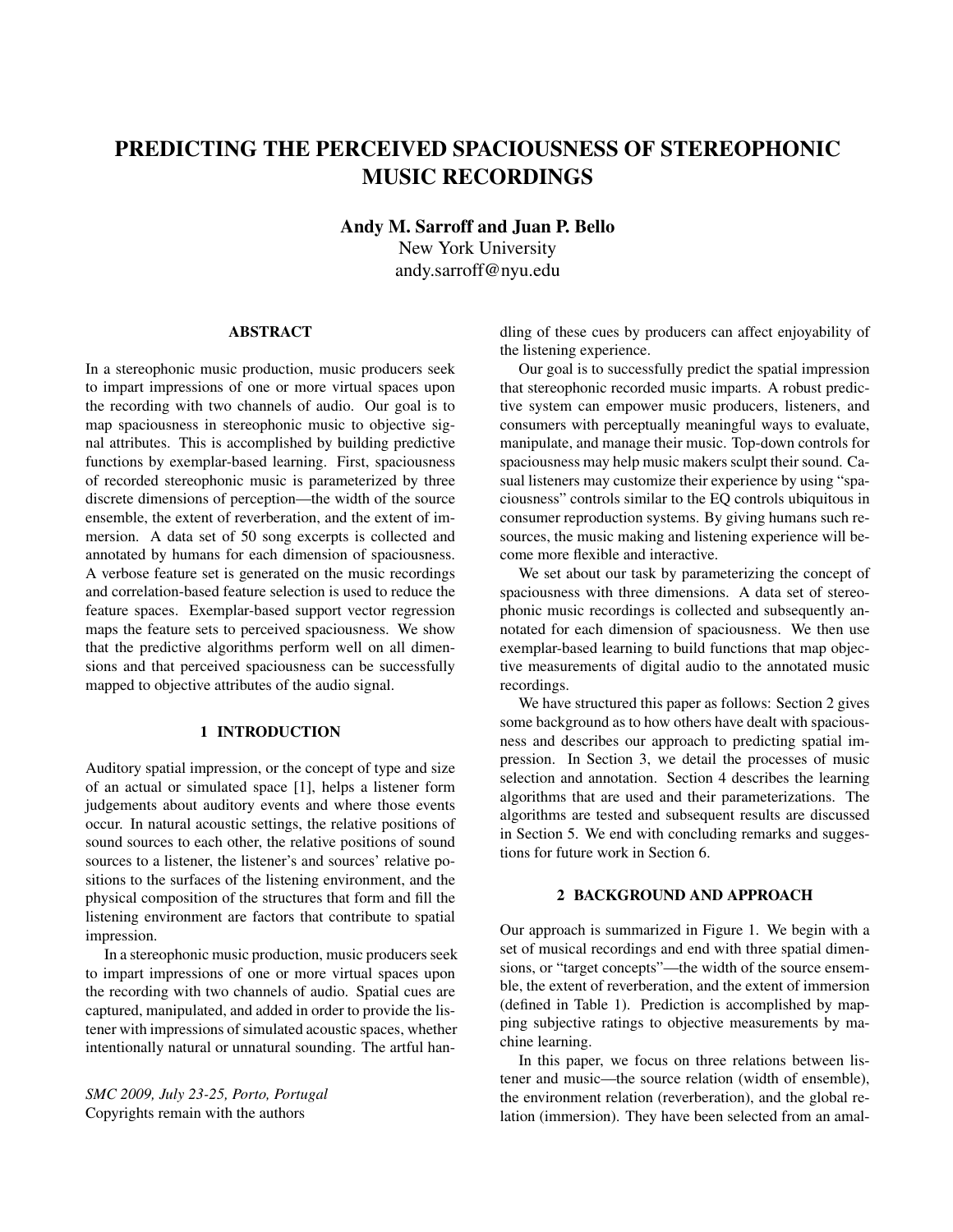

Figure 1. Framework for predicting perceived spaciousness of music recordings.

gamation of perceived attributes found in literature on natural acoustics and sound capture/reproduction. For both of these areas, there is an implicit need to rate the spatial quality of such systems. To do so, researchers must know the dimensions of spaciousness that are most salient to human listeners and to have a means of evaluating spatial quality along these dimensions.

In natural acoustics, spatial impression is divided into two primary dimensions, Apparent Source Width (ASW) and Listener Envelopment (LEV) [2, 3]. In sound capture and reproduction, the dimensionality of spaciousness is further demarcated. For example, [4] groups spatial attributes into descriptions that are related to sources, groups of sources, environments, and global scene parameters. We borrow from the literature of both fields for identifying salient spatial dimensions. ASW is defined as "the apparent auditory width of the sound field created by a performing entity" in [5] and "ensemble width" is the "overall width of a defined group of sources" in [4]. Both of these definitions connote one attribute that entails the width of the source ensemble. The extent of reverberation is directly linked to LEV in [5]. However, we use "immersion" to describe an attribute that encapsulates several kinds of envelopment, as is done in [4], and we treat immersion and reverberation independently, as is done in [6].

Once we have defined the spatial dimensions, or target concepts, we need a means of quantitatively evaluating them. In natural acoustics, objective measurements have been suggested numerous times, for example in [5] and [7]. Such measures quantify acoustic properties of physical space and relate these to perceived spaciousness. As recorded music only represents physical space virtually, measurements like

- The "width of the source ensemble" of a sound is how widely spread the ensemble of sound sources appears to be.
- The "extent of reverberation" of a sound is the overall impression of how apparent the reverberant field is.
- The "extent of immersion" is how much the sound appears to surround one's head.



these do not serve our goals. To the best of our knowledge, the perception of spatial attributes has been addressed qualitatively, but not quantitatively, in sound capture and reproduction.

It is therefor necessary for us to newly construct a set of annotated music recordings and determine a quantitative relation. The target concepts cannot be divided into a semantically meaningful finite number of categories, so we impose a bounded arbitrary continuum and build a regression model for each concept. With the exception of listener experience, perceived attributes discussed in the literature are consistently related to sound sources or their environment, rather than personal properties like gender. These are universal in nature and therefor support a model which maps spaciousness to objective measurements of the recorded signal.

## 3 MUSIC SELECTION AND ANNOTATION

#### 3.1 Music Selection and Segmentation

Fifty songs were selected from an online music database [8]. The songs were equally distributed across seven genre groups: "Alt/Punk," "Classical," "Electronic-Dance," "Hip-Hop," "R&B/Soul," and "Rock/Pop." An equal propagation of chorus, verse, and bridge segments were spread across the pool. A seven second segment was excerpted from each of the songs. The duration was chosen, by informal evaluation, to be long enough to develop concrete impressions of spaciousness, yet short enough to prevent much temporal variation in spaciousness within the excerpt. None of the recordings were from commercially available songs; it is therefore unlikely that songs would be recognizable and induce bias during human annotation.

## 3.2 Labeling

Human subject studies were conducted online and in a laboratory. In each, subjects were required to use headphones. First, basic demographic data was collected. Participants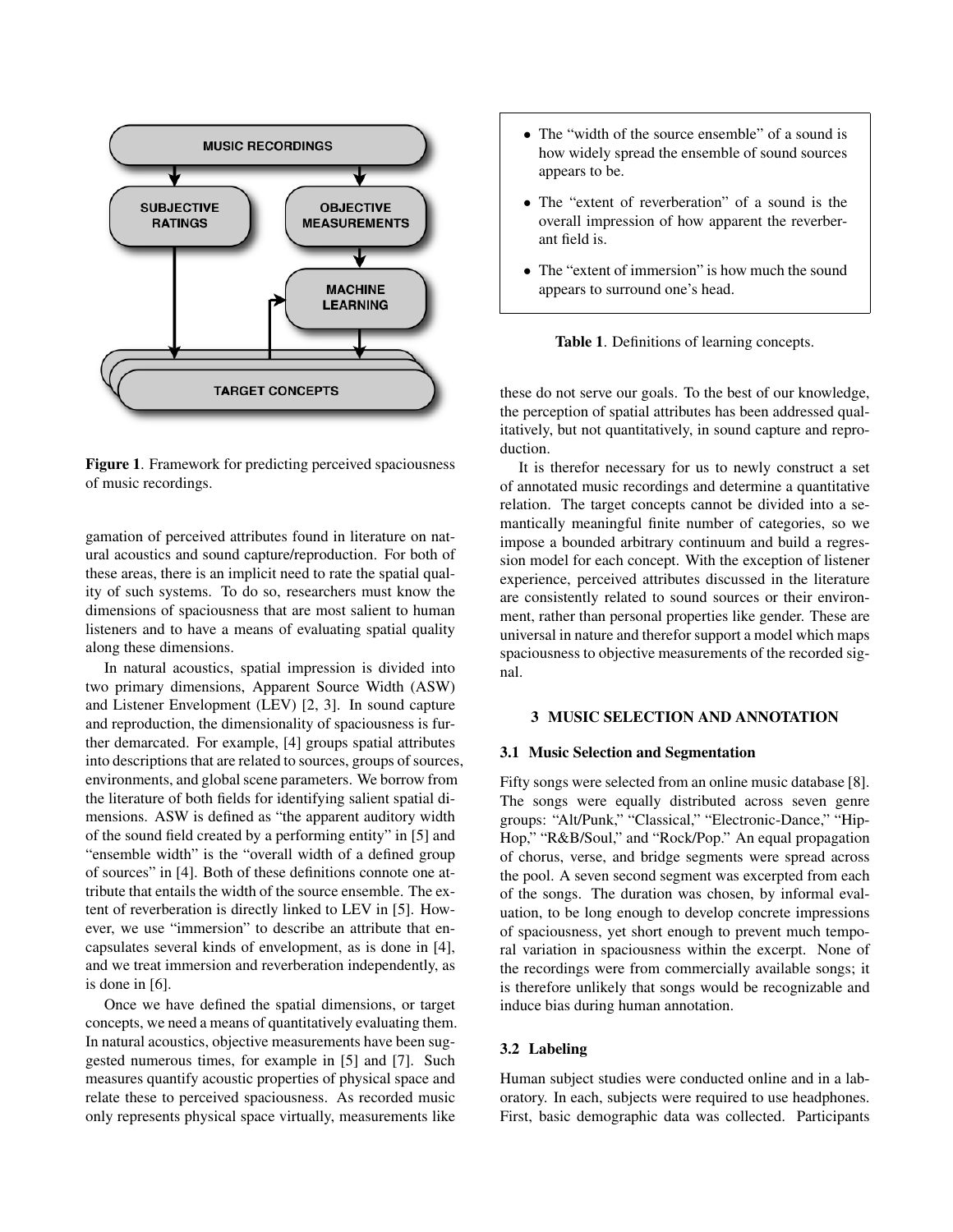were mostly experienced music listeners, but varied in country of residence, age, gender, profession, and other attributes of demography. Subjects were given explicit explanations and definitions of the dimensions that they were to evaluate. For each of the terms, participants were asked to listen to a non-musical mixture of sources (a room of applause). This training phase was designed to give participants time to familiarize themselves with the concepts and focus their listening on a simple stimulus. The nonmusical recordings exhibited the spatial dimensions but, to avoid pre-biasing their judgments of spaciousness, participants were not told how spacious the recordings were to be perceived.

Subjects were asked to rate, on a bipolar 5-ordered Likert scale from "Less" to "Neutral" to "More," each of the dimensions for each song. There were a total of 98 participants providing 2,523 total ratings. Ratings were transformed from a Likert space to a numerical space by assigning the 5-ordered response categories integer values. For each song and dimension, all responses that were at least 3 standard deviations from the mean were removed as outliers. Any participant who had more than two outliers for a dimension was removed from that dimension. The responses for each dimension were standardized to zero mean and unit variance, and the mean for each dimension and song was calculated. The pairwise correlation coefficient  $R$  was calculated between ratings for the learning concepts. Width– immersion  $R$  was 0.87 and reverberation–immersion  $R$  was 0.57. Concepts width–reverberation were the least correlated, with a coefficient of 0.32, suggesting that subjects perceived differences between these dimensions unambiguously.

## 4 MACHINE LEARNING

A block diagram for building our objective-to-subjective mapping function is shown in Figure 2. At the beginning, we have a large feature space that objectively describes the music recordings. At the end, we have a support vector machine that needs optimization to accurately predict subjective ratings. In between, a correlation-based feature selection and subset voting scheme are used to narrow down the feature space. Then a grid search for the best parameterization of the support vector regression function is conducted. Each stage is described in detail below.

# 4.1 Feature Generation

A verbose set of attributes was batch-generated on the Left-Right difference signal of the data set using the MIR Toolbox [9] and two additional features. The batch-generated features include many that are widely used, like MFCCs, Spectral Centroid, and Spectral Flatness. The two additional features, which we have reported in [10], are nonstandard but describe spatial characteristics of a signal.

| Category         | <b>Feature</b>                                                           |  |
|------------------|--------------------------------------------------------------------------|--|
| Dynamics         | RMS energy                                                               |  |
| Rhythm           | Peak Position <sup>*</sup> , Fluctuation<br>Fluctuation<br>Peak          |  |
|                  | Magnitude*, Fluctuation Spectral Centroid*, Tempo,                       |  |
|                  | Tempo Envelope Autocorrelation Peak Position,                            |  |
|                  | Tempo Envelope Autocorrelation Peak Magnitude,                           |  |
|                  | Attack Time, Attack Time Onset Curve Peak Position <sup>®</sup> ,        |  |
|                  | Attack Time Onset Peak Magnitude <sup>*</sup> , Attack Slope,            |  |
|                  | Attack Slope Onset Curve Peak Position*, Attack Slope                    |  |
|                  | Onset Curve Peak Magnitude*                                              |  |
| Timbre           | Zero-Cross Rate, Spectral Centroid, Brightness, Spec-                    |  |
|                  | tral Spread, Spectral Skewness, Spectral Kurtosis, Roll-                 |  |
|                  | Off (95% threshold), Roll-Off (85% threshold), Spec-                     |  |
|                  | tral Entropy, Spectral Flatness, Roughness, Roughness                    |  |
|                  | Spectrum Peak Position, Roughness Spectrum Peak                          |  |
|                  | Magnitude, Spectral Irregularity, Irregularity Spectrum                  |  |
|                  | Peak Position, Irregularity Peak Magnitude, Inhar-                       |  |
|                  | monicity, MFCCs, $\Delta$ MFCCs, $\Delta\Delta$ MFCCs, Low               |  |
|                  | Energy <sup>*</sup> , Low Energy RMS, Spectral Flux                      |  |
| Pitch            | Salient Pitch, Chromagram Peak Position, Chromagram                      |  |
|                  | Peak Magnitude, Chromagram Centroid, Key Clarity,                        |  |
|                  | Mode, Harmonic Change Detection                                          |  |
| Spatial          | Wideness Estimation <sup>*</sup> , Reverberation Estimation <sup>†</sup> |  |
| Summary          | Mean, Standard Deviation, Slope, Period Frequency,                       |  |
| <b>Functions</b> | Period Amplitude, Period Entropy                                         |  |

Table 2. List of audio features, their categories, and summary functions. Features with an asterisk (\* ) only had their mean calculated.

The first blindly estimates, through magnitude cancellation techniques, how widely a mixture of sources is distributed within the stereo field. The second uses the residual of a linear predictor as an indicator of how much reverberation a signal contains.

For most features, the recording was frame-decomposed and feature extraction was performed on each frame. Some features, such as Fluctuation, were calculated on the entire segment. The frame-level features were summarized by their mean and standard deviation. Additionally, their periodicity was estimated by autocorrelation, and period frequency, amplitude, and entropy was calculated. The size of the final feature space extracted from the recordings was 430 dimensions. The entire set of features, which can be sub-divided into categories of Dynamics, Rhythm, Timbre, Pitch, and Spatial, is listed in Table 2.

## 4.2 Pre-Processing

The feature space was normalized to the range  $[0, 1]$  and transformed into a principal components space. The nonprincipal components that accounted for the 5% least variance in the data set were discarded, and the data set was transformed back to its original symbolic attribute space.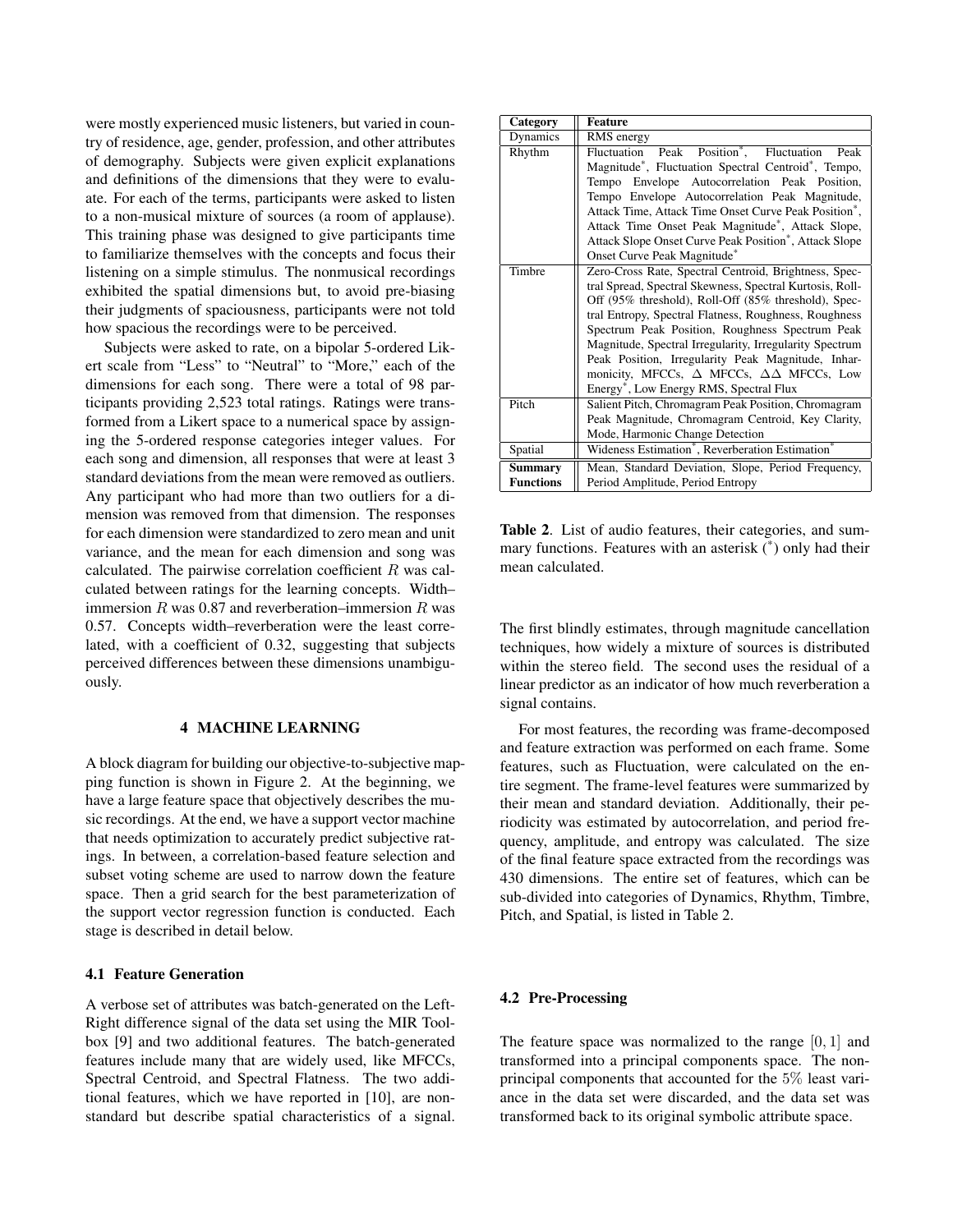

Figure 2. Block diagram for building and optimizing the mapping function.

#### 4.3 Feature Selection

For each target concept, Correlation-Based Feature Selection (CFS) was performed with a greedy step-wise forward search heuristic. CFS chooses attributes that are well correlated to the learning target, yet exhibit low intercorrelation with each other. It has been shown to be good for filtering out irrelevant and redundant features [11].

However, supervised attribute selection can over-fit attributes to their learning concept when the same data set is used for training and testing [12]. To minimize subset selection bias, a percentile-based voting scheme with  $10 \times$ 10-fold cross-validated attribute subset selection was performed. Multiple cross-validation (CV) is a robust way of estimating the predictive power of a machine when only a small data set is available. As each fold generated a different feature set, some features were selected more often than others. For each run, features were placed in a percentile bin based upon how many times that feature had been selected. Up to 11 new data sets with monotonically increasing feature spaces were generated in this way.

Each feature space was then used to learn a non-optimized support vector regression algorithm for each dimension. The subset that performed the best for each learning concept was voted as the final subset for further system optimization and training.

## 4.4 Regression

For each concept, a support vector regression model was implemented with the Sequential Minimal Optimization (SMO) algorithm [13]. Support vector machines have shown to generalize well to a number of classification and regression tasks. Our support vector models employed a polynomial kernel,  $K(x, y) = (x, y > +1)^p$ , chosen as the best in an informal kernel search. Support vector machines perform, to some extent, similarly well independent of kernel type if the kernel's parameters are well-chosen [14]. An exhaustive grid search for the optimal values of the support vector machine complexity  $(C)$  and its kernel exponent  $(p)$  was conducted after the optimal feature space had been selected.

#### 5 EXPERIMENTS AND RESULTS

For each dimension of spaciousness, the best feature space was found by using Multiple CV. Then we systematically searched for the support vector parameterization that yielded the lowest error for each concept. Success was evaluated by relative absolute error (RAE), which is insensitive to scale. RAE is the sum of all the errors normalized by the sum of the errors of a baseline prediction function, Zero-R. Zero-R picks the mean value of the test fold for every instance. An error of 0% would denote perfect prediction.

Figure 3 shows the results of testing for the best feature space percentile. All predictors show two local minima: Width at the  $20^{th}$  and  $50^{th}$  percentiles; reverberation at the  $10^{th}$  and  $40^{th}$  percentiles; and immersion at the  $20^{th}$  and  $70<sup>th</sup>$  percentiles. This indicates that there might have been more than one optimal feature subset percentile to use. We have chosen the percentile that yielded the lowest RAE for the algorithm, without testing all local minima. The steepness of the error curves between the 0 and  $10^{th}$  percentiles shows that simply using the entire feature set without any feature selection would greatly inhibit the performance of the support vector algorithm.

The final test results are depicted in Table 3. The mean absolute error (MAE), which is dependent on scale, was no more than 0.11 for any of the predictors. The average MAE for the Zero-R predictor is shown for comparison at the bottom of the table. The predictive capability of each of the machines was well above chance, as indicated by the RAE. All predictors had a correlation coefficient  $R$  of 0.73 or higher. An R value of 0.0 would denote a complete lack of correlation between the predicted and actual values. The predictor for wideness of source ensemble performed the poorest, but still well above chance. By all measurements of accuracy, the predictor for extent of reverberation performed the best.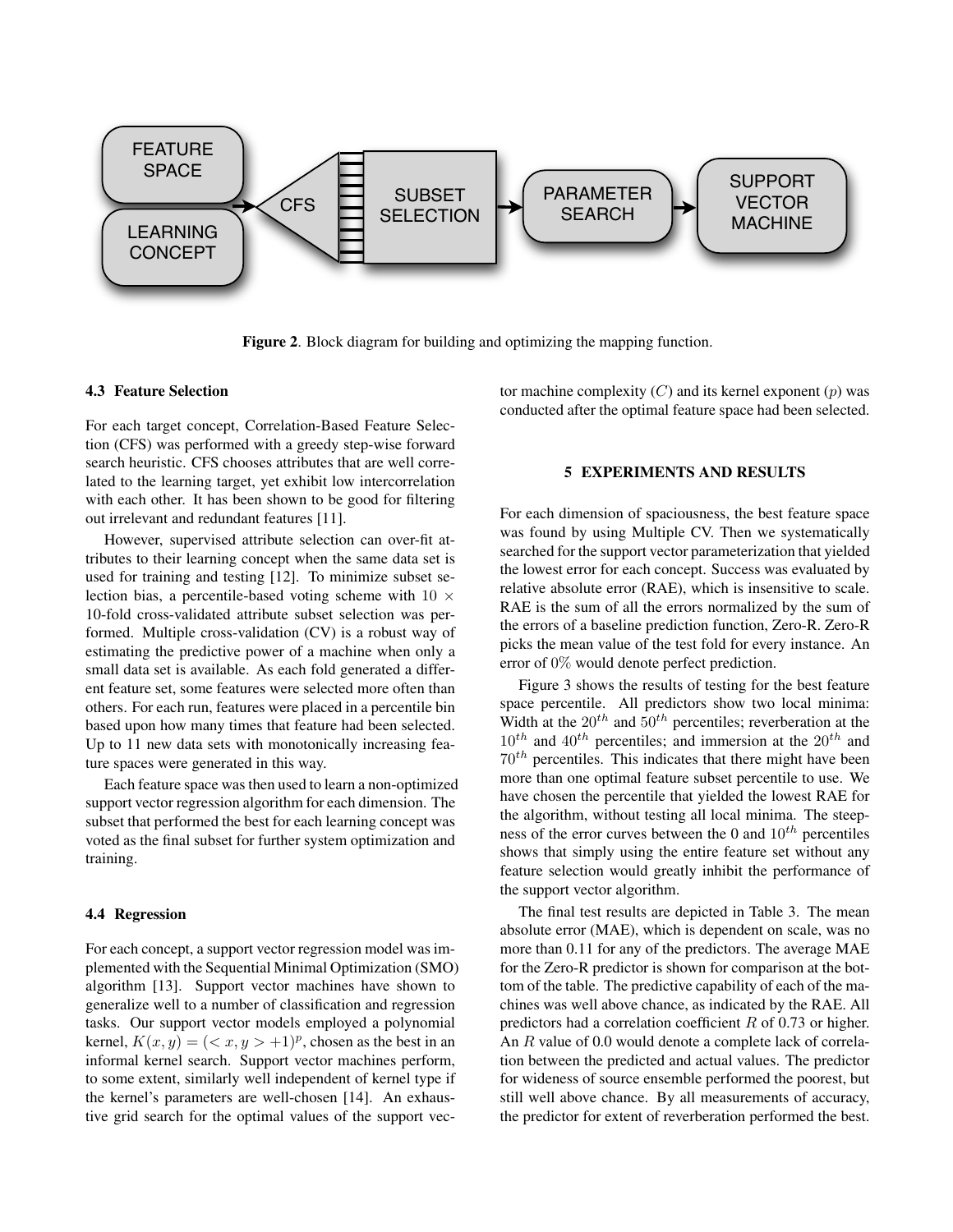

Figure 3. Performance of non-optimized machine on monotonically decreasing feature spaces.

Its coefficient of determination  $(R^2)$  indicates that the function accounted for 62% of the variance in the test set.

A summary of the final feature subset percentile used for learning each concept is shown in Table 4. While most features are probably not individually useful, the correct combination of features is. Features that were selected for more than one learning concept are shown in boldface. The width and immersion dimensions shared the most features in common; this is understandable, as these dimensions shared the highest correlation among annotations. Selected features for all three concepts were largely from the Timbre category. We find it interesting that the reverberation predictor picked three features from the Pitch category. We also note that the spatial estimators for wideness and reverberation were automatically chosen for the tasks of predicting source ensemble wideness and extent of immersion.

The error surfaces for parameterizations of each of the machines is shown in Figure 4. These surfaces show the RAE for each value in our grid search for optimal  $C$  and  $p$ values. It can be seen that the surfaces are not flat and that a globally optimal parameterization can be found for each. Yet they depict few local minima and are relatively smooth, suggesting that other parameter choices in between the grid

|                | Width | Rev.  | Imm.  |
|----------------|-------|-------|-------|
| $RAE(\%)$      | 62.63 | 67.20 | 64.36 |
| MAE            | 0.11  | 0.10  | 0.11  |
| R              | 0.73  | 0.79  | 0.76  |
| $R^2$          | 0.53  | 0.62  | 0.58  |
| $MAE$ (Zero-R) | 0.19  | 0.17  | 0.18  |

Table 3. The final mean absolute error (MAE), relative absolute error (RAE), correlation coefficient  $(R)$ , and coefficient of determination  $(R<sup>2</sup>)$  of the learning machines are given. The MAE for a baseline regression function, Zero-R, is given for comparison. All results are averaged from Multiple CV.

| Concept      | <b>Features</b>                                                  |
|--------------|------------------------------------------------------------------|
| $(\%$ -tile) |                                                                  |
| Width        | Tempo Envelope Autocorrelation Peak Magnitude                    |
| $(50\%)$     | Period Frequency, Spectral Flatness Period Ampli-                |
|              | tude, Wideness Estimation Mean, Reverb Estimation                |
|              | Mean, $\Delta$ MFCC Slope 5, $\Delta\Delta$ MFCC Mean 11         |
| Reverb.      | MFCC Mean 3, MFCC Period Entropy 3, MFCC Slope                   |
| $(40\%)$     | 3, $\Delta\Delta$ MFCC Period Amplitude 13, Key Clarity Slope,   |
|              | Chromagram Peak Magnitude Period Frequency, Har-                 |
|              | monic Change Detection Function Period Amplitude,                |
|              | Spectral Flux Period Amplitude, Pitch Period Ampli-              |
|              | tude, $\Delta$ MFCC Slope 10, $\Delta$ MFCC Period Frequency     |
|              | 10, $\Delta$ MFCC Slope 13                                       |
| Imm.         | MFCC Period Entropy 6, Spectral Centroid Period En-              |
| $(20\%)$     | tropy, Tempo Envelope Autocorrelation Peak Magni-                |
|              | tude Period Frequency, Spectral Flatness Period Am-              |
|              | plitude, Spectral Kurtosis Standard Deviation, Wide-             |
|              | ness Estimation Mean, Reverb Estimation Mean,                    |
|              | Mode Period Entropy, Pitch Period Frequency, $\Delta$ MFCC       |
|              | Slope 7, $\Delta$ MFCC Slope 5, $\Delta$ MFCC Slope 11, $\Delta$ |
|              | MFCC Mean 11, $\Delta\Delta$ MFCC Mean 11                        |

Table 4. Selected feature spaces after running on nonoptimized machine. Features in boldface were picked for more than one learning concept.

marks would not have significantly improved results. It is worth noting that the flattest error surface, that for extent of reverberation, is also the one that performed the best, indicating robustness against parameter choices.

## 6 CONCLUSIONS AND FUTURE WORK

We have presented a model for the automatic prediction of spaciousness in stereophonic music. We first parameterized the concept of "spaciousness" with the dimensions of source ensemble width, extent of reverberation, and extent of immersion. A verbose feature space of objective measurements was generated on a data set of human-annoted music recordings. Feature subset selection by percentile voting was used to narrow the feature space. The three target concepts were effectively learned by support vector regression with a polynomial basis function, achieving a direct mapping between signal attribute and subjective perception. Prediction for the extent of reverberation performed the best, while predictions for the wideness of the ensemble source and the extent of immersion performed slightly poorer relative to reverberation. All concept predictions exhibited RAE much better than chance.

This work is based on an assumption of independence between the learning concepts. Future work will include deeper examination of dimensional interdependency, exploration of other regressors, kernels, and feature selection algorithms, and increasing the size of our database.

The accuracies of the models suggest that objective measurements of digital audio can be successfully mapped to new dimensions of music perception. Such mappings may